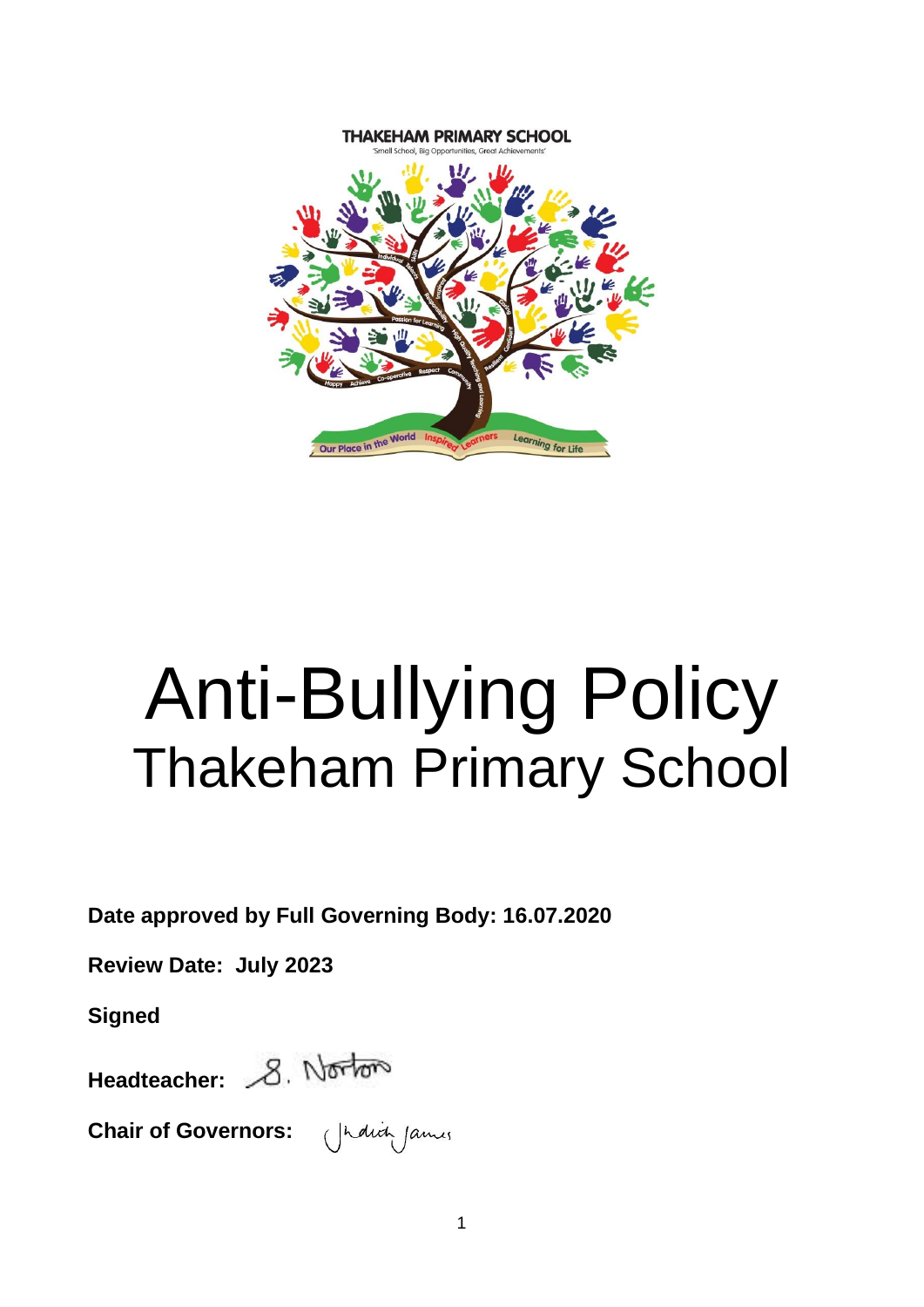# **Anti-Bullying Policy**

*"*All bullying, whatever the motivation or method is unacceptable and should not be tolerated. It can affect anyone and we are all potential targets - whether we are adult, child or the bullying is at school, in the community, at work, on line or at home." (National Bullying Helpline.)

#### **Objectives of this policy**

- All governors, teaching and support staff, volunteers, children and parents should have an understanding of what bullying is.
- All governors, teaching and support staff and volunteers should know what the school policy is on bullying, and follow it when bullying is reported.
- All children and parents should know what the school policy is on bullying, and what they should do if bullying arises.
- As a school we take bullying seriously. Children and parents should be assured that they will be supported when bullying is reported.
- Bullying will not be tolerated.

#### **Introduction**

All children have a right to attend school without fear of being bullied. Any complaint or suspicion of bullying will be carefully investigated and dealt with as appropriate.

Thakeham Primary School is committed to providing a caring, friendly and safe environment for all of our school community so that learning can take place in a relaxed, secure atmosphere. Bullying of any kind is unacceptable in our school. If bullying does occur, all children should be able to tell and know that incidents will be dealt with promptly and effectively.

#### **What is Bullying in School?**

We have chosen to adopt the Anti Bullying Alliance definition of bullying:

"Bullying is the **repetitive, intentional hurting** of one person or group by another person or group where the relationship involves an imbalance of power. It can happen face to face or online."

Bullying can take different forms. It could include:

- o physical bullying: hitting, slapping or pushing someone
- o verbal bullying: name calling, gossiping or threatening someone
- o non-verbal abuse: hand signs or text messages
- o emotional abuse: threatening, intimidating or humiliating someone
- o exclusion: ignoring or isolating someone
- o undermining, constant criticism or spreading rumours
- o controlling or manipulating someone
- o making silent, hoax or abusive calls

The following types of bullying are also hate crime:

- racial, sexual, transphobic or homophobic bullying
- bullying someone because they have a disability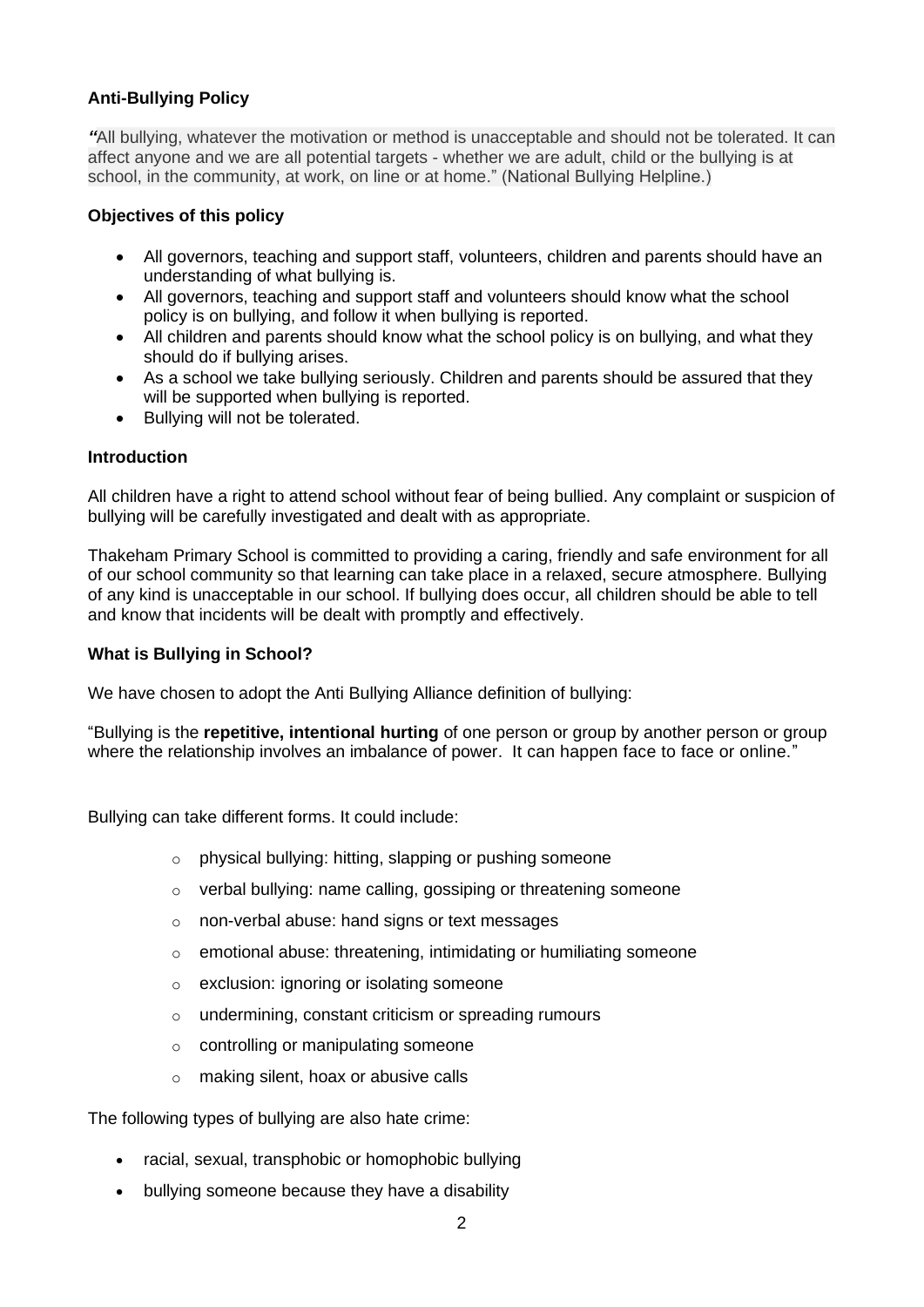## **What is cyberbullying?**

"Cyberbullying is bullying that takes place online. Unlike bullying in the real world, online bullying can follow the child wherever they go, via social networks, gaming and mobile phone." (NSPCC)

Cyberbullying can include:

- sending threatening or abusive text messages
- creating and sharing embarrassing images or videos
- trolling the sending of menacing or upsetting messages on social networks, chat rooms or online games
- excluding children from online games, activities or friendship groups
- shaming someone online
- setting up hate sites or groups about a particular child
- encouraging young people to self-harm
- voting for or against someone in an abusive poll
- creating fake accounts, hijacking or stealing online identities to embarrass a young person or cause trouble using their name
- sending explicit messages, also known as sexting
- pressuring children into sending sexual images or engaging in sexual conversations.

Thakeham Primary School takes seriously any reported incident of cyber bullying and will investigate in accordance with policy and procedures.

The school's e-safety policy will operate in conjunction with other policies including those for Computing, Behaviour, Bullying, Teaching and Learning, Child Protection, Data Protection and Security (see separate e-safety policy).

# **Signs and Symptoms of Bullying**

A child may indicate by signs or behaviour that he or she is being bullied. Adults should be aware of possible signs and investigate if a child:

- is unwilling to go to school (school phobic)
- is frightened of walking to or from school and asks to be driven to school
- is reluctant to go out on the playground
- changes their usual routine
- becomes withdrawn, anxious or lacking in confidence
- attempts to run away
- cries at night or has nightmares
- feels ill in the morning
- begins to underachieve in school work
- comes home with clothes or books damaged
- has possessions which are damaged or "go missing"
- has unexplained cuts and/or bruises
- becomes aggressive, disruptive or unreasonable
- is bullying other children or siblings
- stops eating
- is frightened to say what is wrong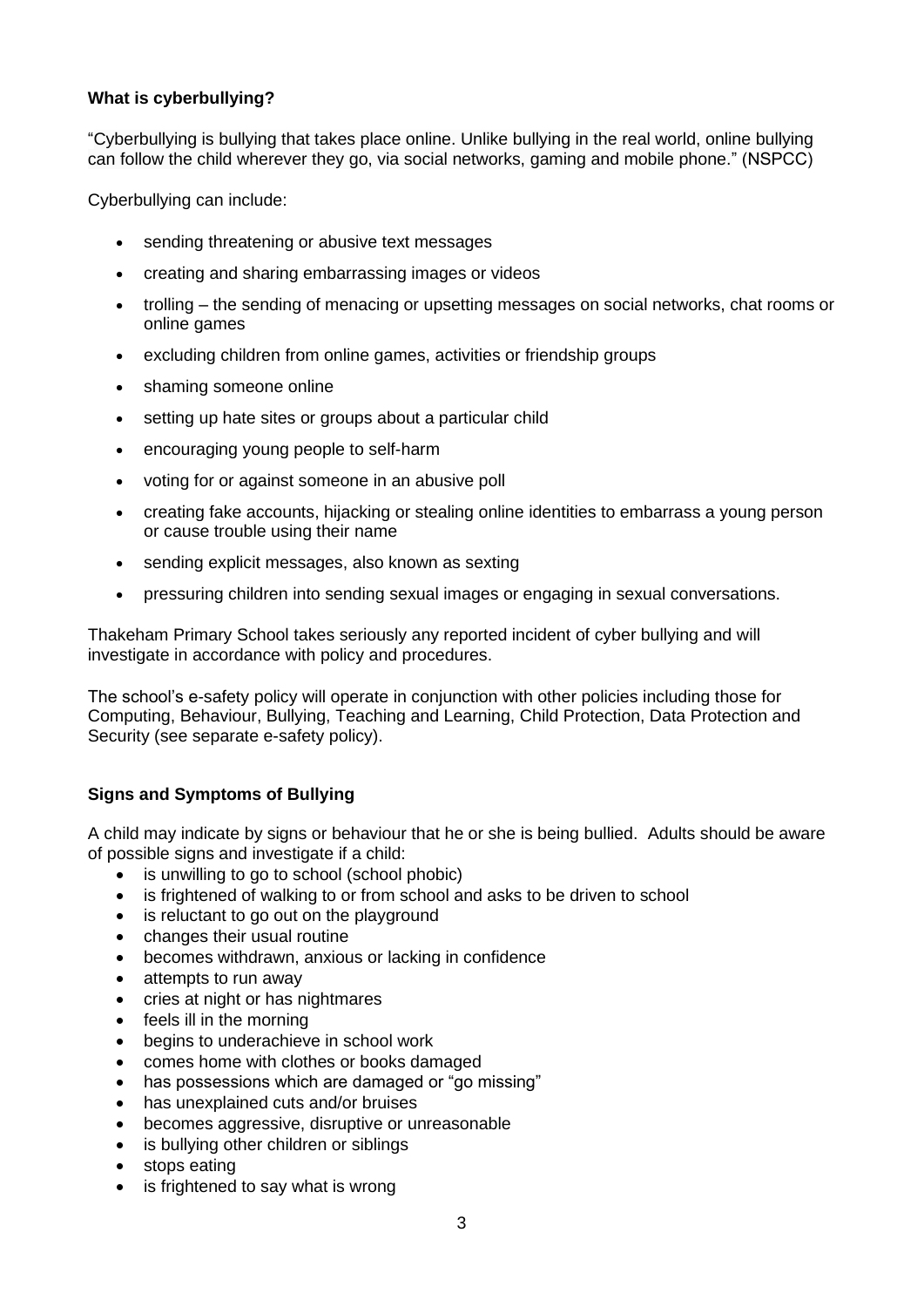- is afraid to use the internet or mobile phone
- is nervous and/or suddenly stops looking when text/email messages are received

These signs could indicate other problems but bullying should be considered a possibility and should be investigated.

#### **Bullying is not:**

It is important to understand that bullying is not the odd occasion of falling out with friends, name calling, arguments or when the occasional trick or joke is played on someone. It is bullying if it is done several times on purpose. Children sometimes fall out or say things because they are upset. When occasional problems of this kind arise it is not classed as bullying. It is an important part of children's development to learn how to deal with friendship breakdowns, the odd name calling or childish prank. We all have to learn how to deal with these situations and develop social skills to repair relationships.

### **Strategies for Prevention of Bullying**

Bullying is unacceptable behaviour and children need to be aware that to tell their teacher about it is the best form of action to stop it. Our school rules set out behaviour that is acceptable for all the children. Children are made aware of this through curriculum areas such as RSHE and through assemblies. Thakeham Primary School also actively promotes positive values between pupils during anti-bullying week.

See appendix 1 for strategies a child can take if they are being bullied.

See appendix 2 for strategies a child can take if they see someone else being bullied.

#### **There are considerable benefits to tackling bullying effectively including improved:**

- School ethos, with strong emphasis on the rights and responsibilities of all pupils
- Pupil self esteem
- Standards of behaviour
- Safety of young people
- Attendance
- Partnerships, communication and trust with all parties

#### **Bullying outside school premises**

Teachers have the power to discipline pupils for misbehaving outside the school premises "to such an extent as is reasonable". This can relate to any bullying incidents occurring anywhere off the school premises, such as on school or public transport, outside the local shops, or in a town or village centre.

Where bullying outside school is reported to school staff, it should be investigated and acted on. The Headteacher should also consider whether it is appropriate to notify the police or anti-social behaviour coordinator in their local authority of the action taken against a pupil. If the misbehaviour could be criminal or poses a serious threat to a member of the public, the police should always be informed. In all cases of misbehaviour or bullying the teacher can only discipline the pupil on school premises or elsewhere when the pupil is under the lawful control of the staff member.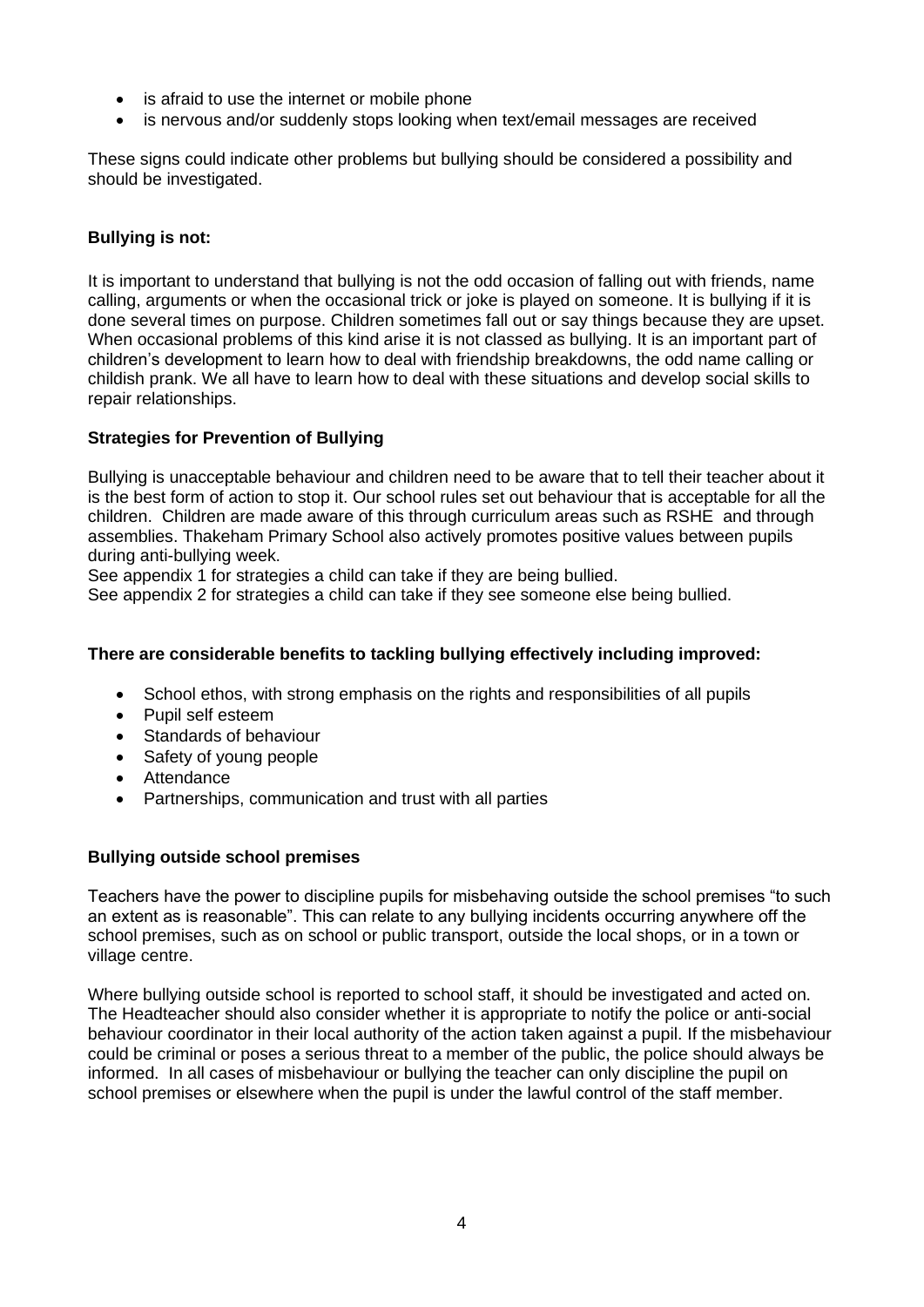# **The role of the Governing Body**

- The Governing Body supports the Headteacher in all attempts to eliminate bullying from the school. This policy makes it very clear that the governing body does not allow bullying to take place in our school, and that any incidents of bullying that do occur are taken very seriously and dealt with appropriately.
- The Governing Body monitors the incidents of bullying that occur, and reviews the effectiveness of the school policy regularly. The governors require the Headteacher to keep accurate records of all incidents of bullying and to report to the governors termly about the effectiveness of the school's anti-bullying strategies.
- A parent who is dissatisfied with the way the school has dealt with a bullying incident can follow the procedures available in the Complaints Policy.

# **The Role of the Headteacher**

- It is the responsibility of the Headteacher to implement the school anti-bullying strategy and to ensure that all staff and volunteers are aware of the school policy and know how to identify report and deal with incidents of bullying. The Headteacher reports to the Governing Body about the effectiveness of the anti-bullying policy each term.
- The Headteacher ensures that all staff receives sufficient training to be equipped to identify and deal with all incidents of bullying.
- The Headteacher ensures that all children know that bullying is wrong. The Headteacher draws the attention of children to this at suitable moments. For example, if an incident occurs, the Headteacher may decide to use assembly as a forum in which to discuss why bullying is unacceptable.
- The Headteacher sets the school climate of mutual support and praise for success, so making bullying less likely. When children feel they are important and belong to a friendly and welcoming school, bullying is far less likely to be a part of their behaviour.
- Where bullying is identified in our school appropriate investigation is undertaken.

# **The Role of the Teacher/Teaching Assistant/MMS**

Staff in our school take all forms of bullying seriously. If/when a member of staff becomes aware of any bullying taking place between pupils, they deal with the issue as follows, taking into account the personalities and domestic circumstances of the children to ensure a sensitive, individual response:

- All staff report and concerns regarding incidents of bullying, (or series of events) to the class teacher in the first instance.
- The class teacher refers to the Behaviour Log for any evidence of a pattern of behaviour or any previous Bullying Incident Logs.
- The class teacher ensures the victim(s) is and feels safe.
- Appropriate advice is given to help the victim(s).
- The class teacher listens and speaks to all children involved about the incident separately.
- The class teacher discusses the pattern of bullying behaviour with the Senior Teacher/Headteacher for advice and support and to decide if the behaviour is bullying in line with our definition.
- The problem is identified and possible solutions suggested.
- Appropriate action is taken quickly to end the bullying behaviour or threats of bullying.
- The class teacher reinforces to the bully that their behaviour is unacceptable.
- The bully (bullies) may be asked to genuinely apologise. Other consequences may take place and appropriate sanctions applied.
- If possible, the pupils will be reconciled.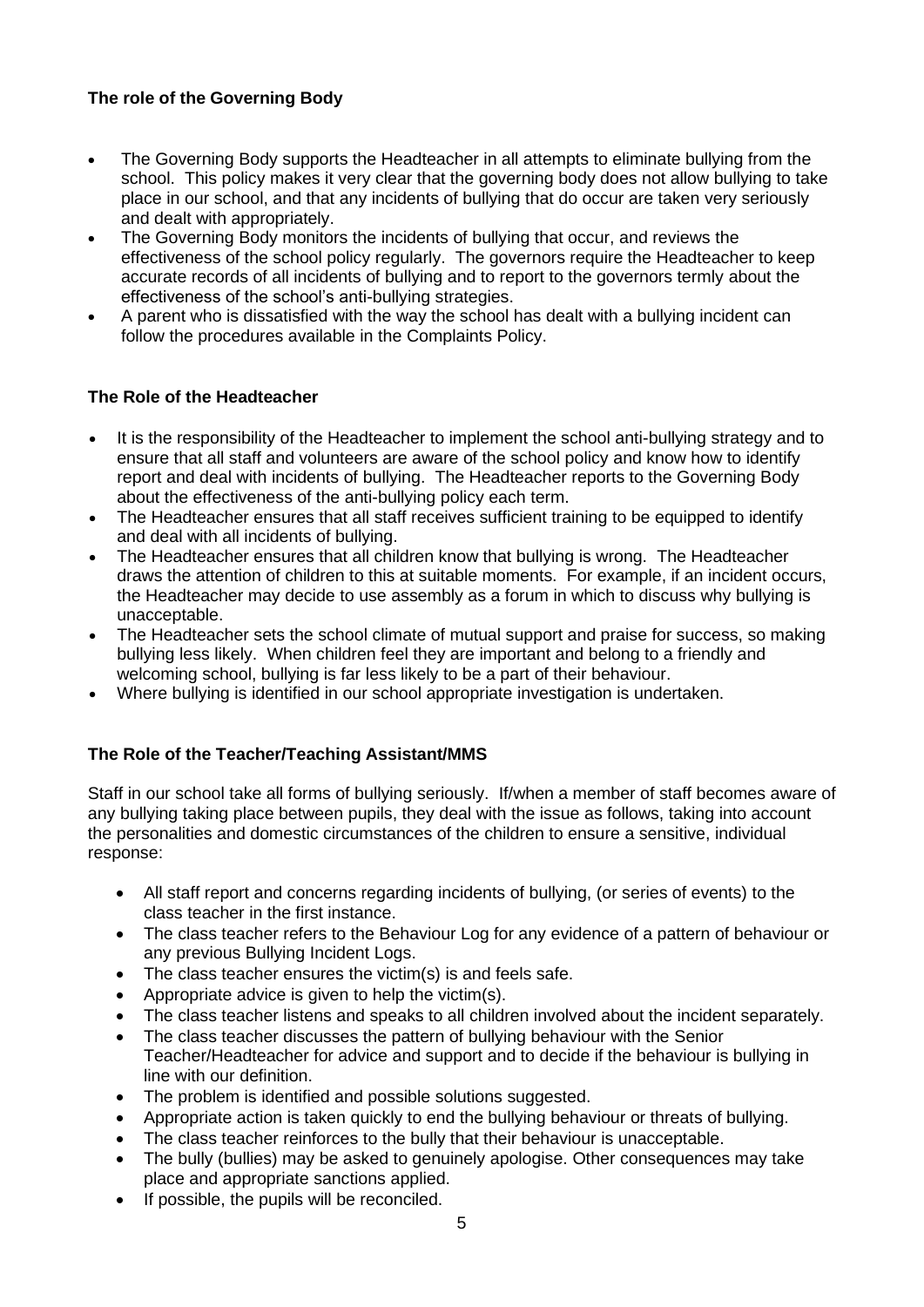- The Headteacher informs the parents/carers and they are invited to a meeting to discuss the problem.
- An attempt will be made, and support given, to help the bully (bullies) understand and change his/her/their behaviour.
- After the incident has been investigated and dealt with, each case is monitored to ensure repeated bullying does not take place.
- Bullying incidents are discussed regularly at staff meetings.
- If necessary and appropriate, the Designated Safeguarding Lead in school, Social Services or police are consulted.
- The class teacher/Headteacher records the incident and outcomes in a Bullying Incident Log (see appendix 3).

# General:

- Teachers/TAs/MMS attend training to enable them to become equipped to deal with incidents of bullying and behaviour management.
- Teachers/TAs/MMS attempt to support all children in their role and establish a climate of trust and respect for all. By praising, rewarding and celebrating the success of all children, we aim to prevent incidents of bullying.
- Teachers/TAs/MMS receive support in applying the Anti-Bullying Policy through staff meetings/INSET etc.

# **The Role of Parents/Carers**

- Parents/carers should report all concerns regarding bullying to the class teacher in the first instance
- Parents/carers should not attempt to sort out the problem themselves or encourage their child to be 'a bully' back.
- Parents/carers have a responsibility to support the school's Anti-Bullying Policy and to actively encourage their child to be positive member of the school.

# **The Role of Pupils**

- Pupils will know that bullying is not tolerated.
- Pupils should know what to do and who to speak to if they are being bullied, this may be a peer or a member of the School Council in the first instance, though an adult in school should also be told, preferably their Class Teacher or Teaching Assistant.
- Pupils to know what to do and who to speak to if they are aware of others being bullied (see point above).
- Bullying should be discussed regularly by the School Council. The School Council can support the staff in the prevention of bullying.
- To help support the message that bullying is not tolerated through a variety of means, including assemblies, curriculum work and the creation of Anti-Bullying Posters as part of Anti-Bullying Week each year. The key content for these messages is contained in the appendices 1& 2 below)

Pupils who have been bullied will be supported by:

- an immediate opportunity to discuss the experience with a teacher
- reassurance
- continuous support
- restoring self-esteem and confidence
- Pupils who have bullied will be helped by:
- discussing what happened
- discovering why the pupil became involved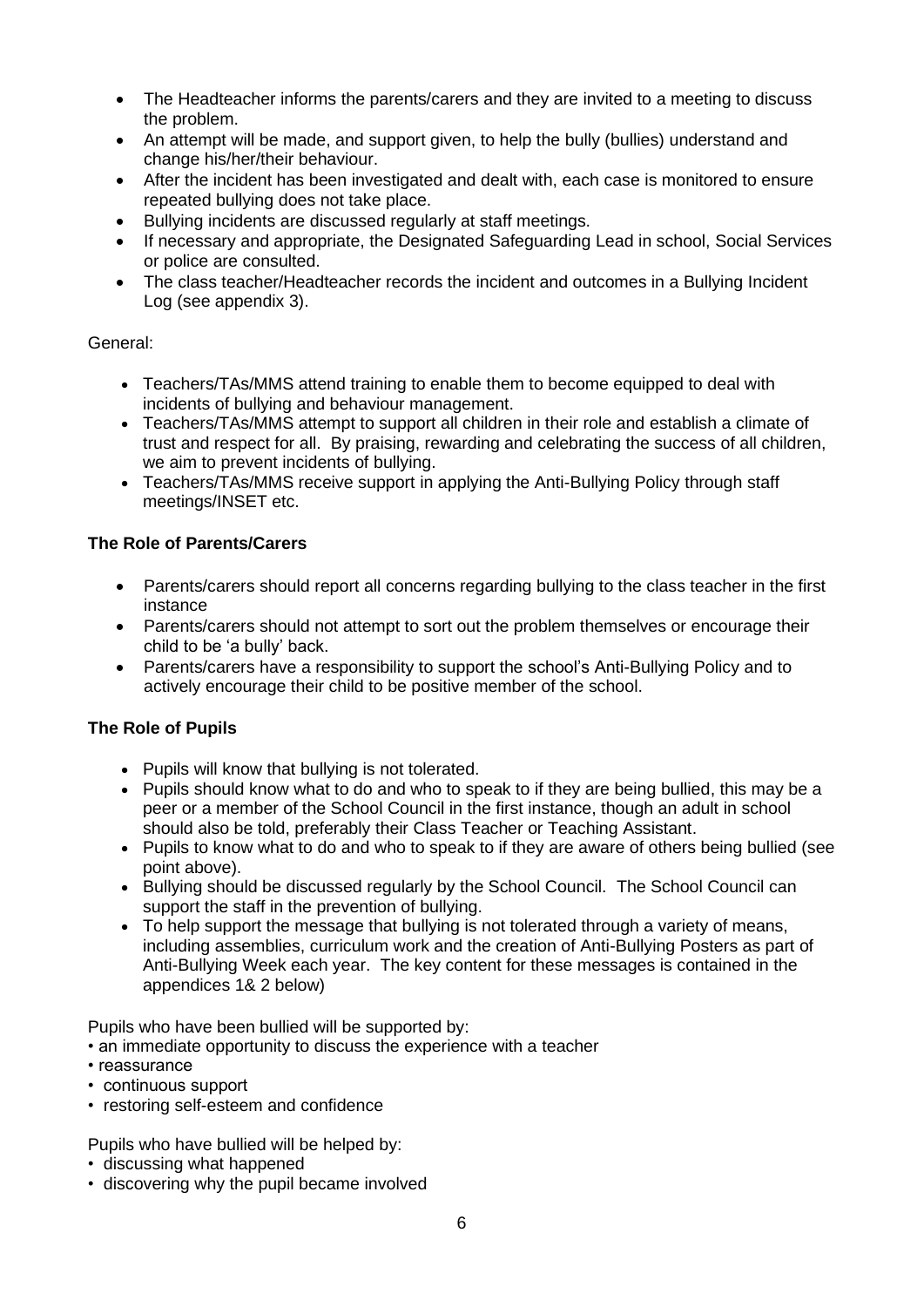- establishing the wrong doing and the need to change
- informing parents or guardians to help change the attitude and behaviour of the child

#### **Helpful websites:**

See appendix 4

#### **Appendix 1**

#### **What can you do if you are worried about being bullied?**

Wherever you are in school, you have the right to feel safe. Nobody has the right to make you feel unhappy. If someone is bullying you, it is important to remember that it is not your fault and there are people who can help you.

- Try not to let the bully know that he/she is making you feel upset.
- Try to ignore them.
- Be assertive stand up to them, look at them directly in the eye, tell them to stop and mean it.
- Stay in a group, bullies usually pick on individuals.
- Get away as quickly as you can.
- Tell someone you can trust it can be a teacher, a teaching assistant, a midday supervisor, a parent, a friend, a brother, a sister or a relative.
- If you are scared, ask a friend to go with you when you tell someone.
- If you don't feel you can talk to someone about it write it down?
- When you tell an adult about the bullying give them as many facts as you can (What? Who? Where? When? Why? How?).
- Keep on speaking out until someone listens and helps you.
- Never be afraid to do something about it and quick.
- Don't suffer in silence.
- Don't blame yourself for what is happening.
- Call a helpline.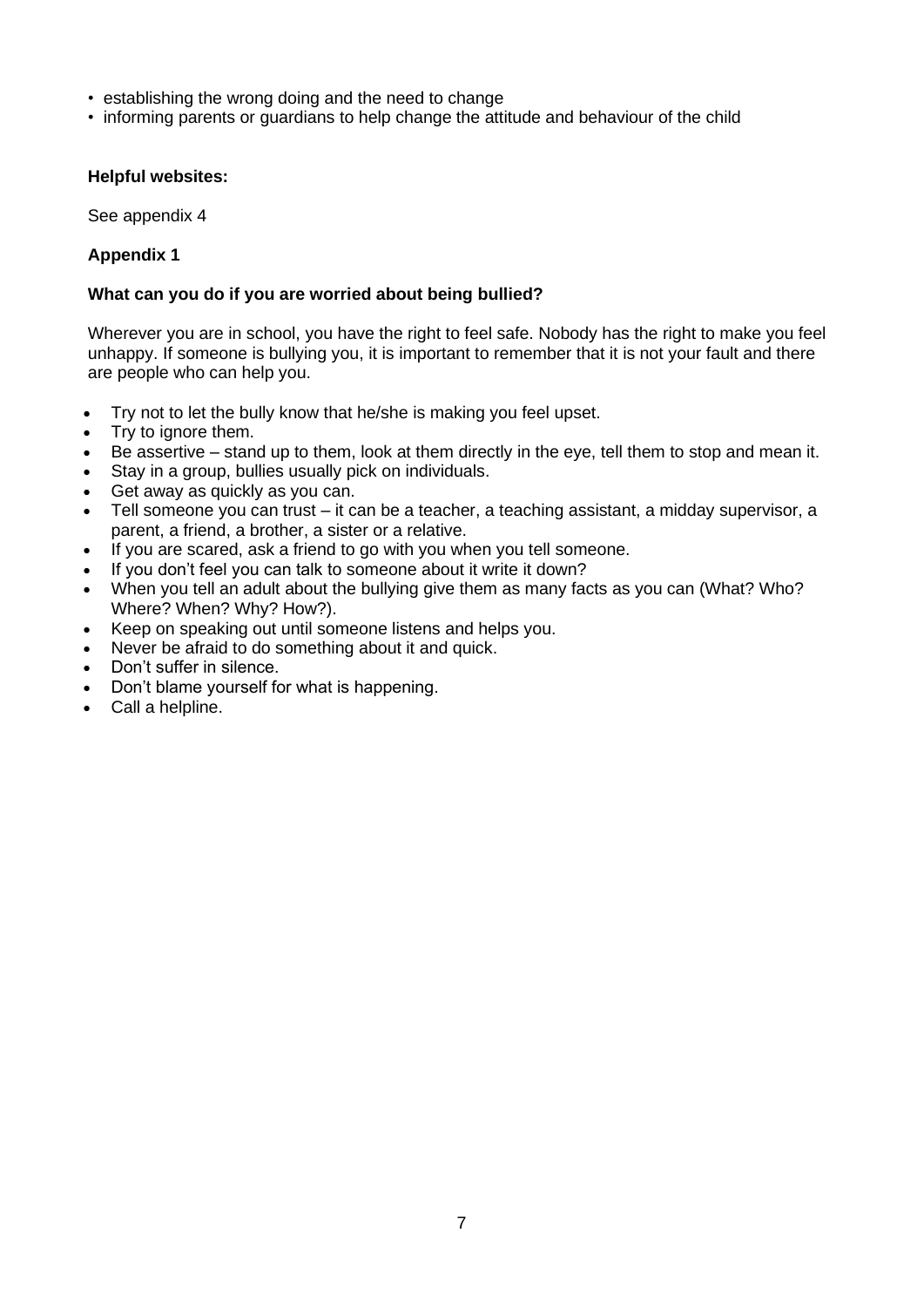# **Appendix 2**

#### **What can you do if you see someone else being bullied?** *(The role of the bystander)*

Ignoring bullying is cowardly and unfair to the victim. Staying silent means the bully has won and gives them more power. There are ways you can help without putting yourself in danger:

- Don't smile or laugh at the situation.
- Don't rush over and take the bully on yourself.
- Don't be made to join in.
- If safe to do so, encourage the bully to stop bullying.
- If you can, let the bully know you do not like his or her behavior.
- Shout for help.
- Let the victim(s) know that you are going to get help.
- Tell a member of staff as soon as you can.
- Try and befriend the person being bullied.
- Encourage the person to talk to someone and get help.
- Ask someone you trust about what to do.
- If you don't feel you can talk to someone about it, write it down
- Call a helpline for some advice.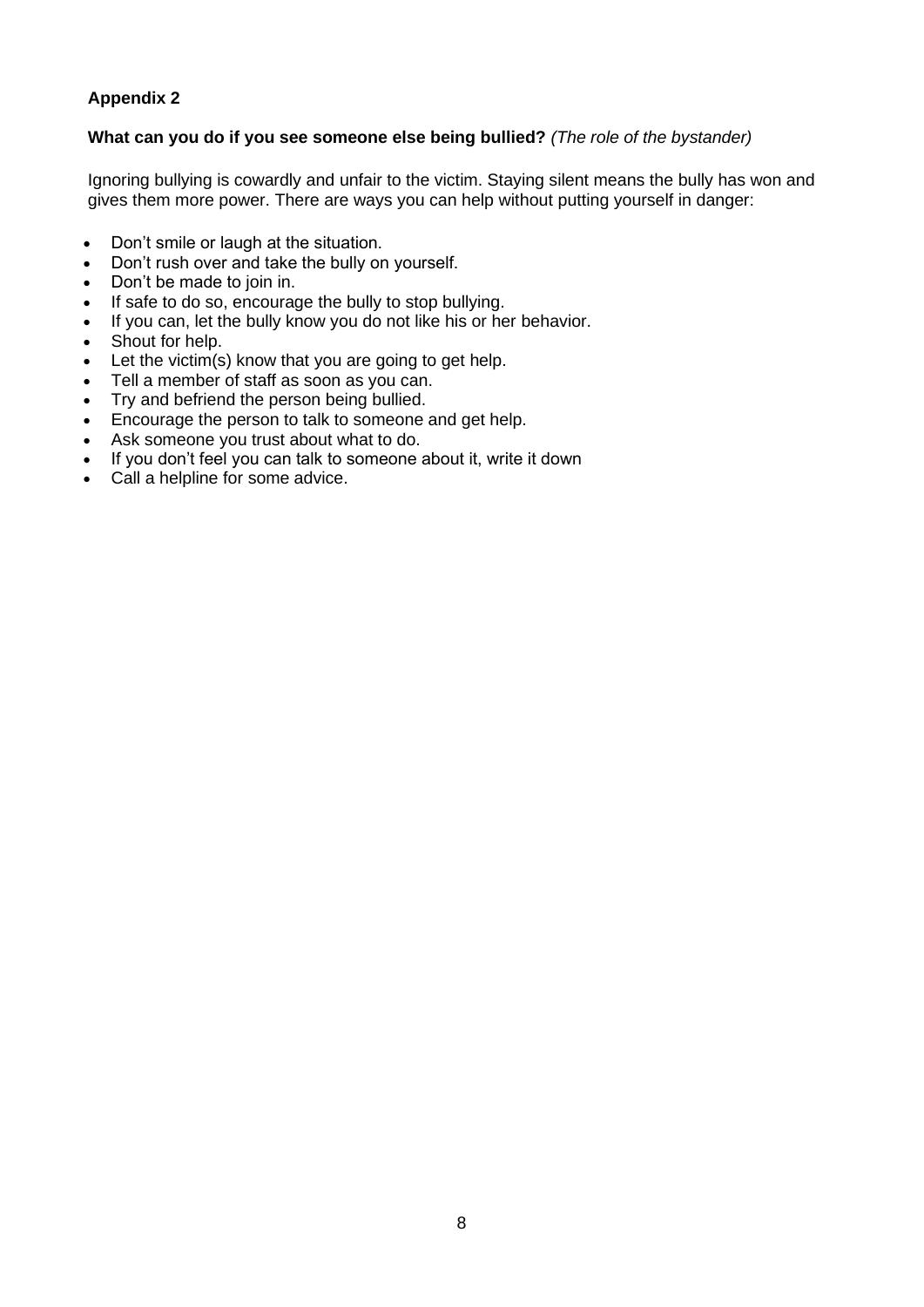# **APPENDIX 3 Bullying Incident Log**



# **SECTION A: ALLEGED BULLYING INCIDENT**

| <b>TARGET</b>                                                                                                                                                                                                                                  | <b>PERPETRATOR</b>                                                                                                                                                                                                                 |  |  |  |  |  |
|------------------------------------------------------------------------------------------------------------------------------------------------------------------------------------------------------------------------------------------------|------------------------------------------------------------------------------------------------------------------------------------------------------------------------------------------------------------------------------------|--|--|--|--|--|
| <b>Target Names(s)</b><br>Age:<br>Class:<br>Year Group:<br>Gender M/F<br>Ethnicity:<br><b>SEND Y/N</b><br>MAP Y/N<br>PUPIL PREMIUM Y/N<br>CLA Y/N<br>Young Carer Y/N<br>Home Language if not English:<br>٠<br>Any relevant home circumstances: | Target Names(s)<br>Age:<br>Class:<br>Year Group:<br>Gender M/F<br>Ethnicity:<br>• SEND Y/N<br>MAP Y/N<br>PUPIL PREMIUM Y/N<br>CLA Y/N<br>Young Carer Y/N<br>Home Language if not English:<br>٠<br>Any relevant home circumstances: |  |  |  |  |  |
| Member of staff to whom the incident was reported:                                                                                                                                                                                             |                                                                                                                                                                                                                                    |  |  |  |  |  |
|                                                                                                                                                                                                                                                |                                                                                                                                                                                                                                    |  |  |  |  |  |
| Dates of incidents:                                                                                                                                                                                                                            |                                                                                                                                                                                                                                    |  |  |  |  |  |
| Location of incidents:                                                                                                                                                                                                                         |                                                                                                                                                                                                                                    |  |  |  |  |  |